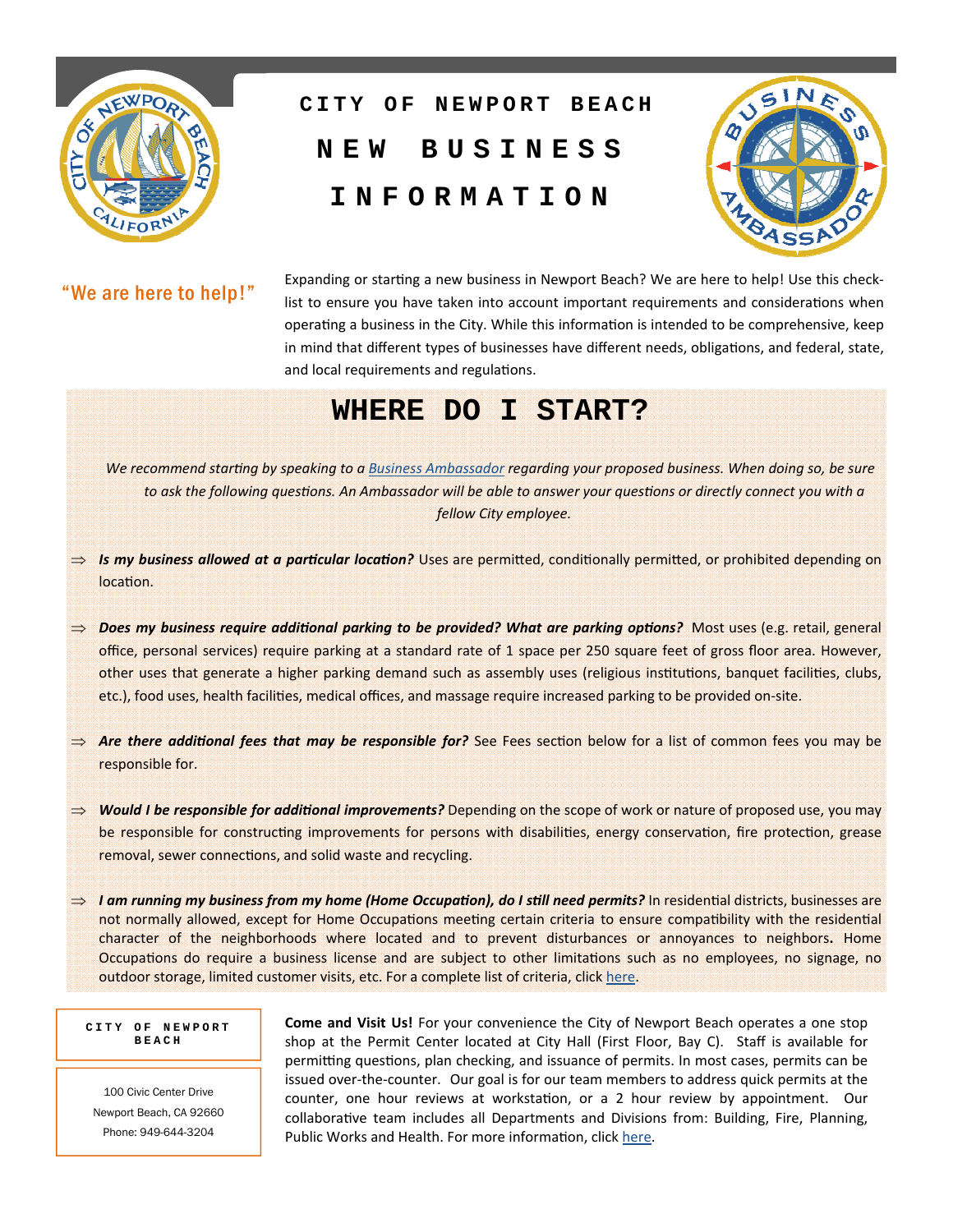#### **Zoning Clearance (Where can I operate my business?)**

Zoning is the method in which the City regulates the use of property to promote orderly growth and compatibility. Property in the City is delineated into different zoning districts that allow for various land uses, such as residential, commercial, and industrial. It is important to ensure that your business is an allowed use within a particular zoning district.

- **Look up zoning informaƟon for your prospecƟve locaƟon.** You can find the zoning district for any parƟcular property by entering in the address online here or by calling (949) 644-3204.
- How to obtain a Zoning Clearance? Call (949) 644-3204 or make an online request for the information here. You can also visit with a City Planner at the Permit Center in City Hall (First Floor, Bay C).

# **Permits (What if I want to alter my tenant space?)**

 A building permit is required for most projects to ensure all buildings meet minimum standards that protect its occupants and neighbors, not only in everyday living, but also in case of emergencies and natural disasters. Even minor improvements to an existing tenant space, such as constructing partitions, installing new lighting and connections, and installing new plumbing fixtures requires a permit.

Building Division- For more information as to when a permit is required, please contact the Building Division at (949)644-3275.

**Tenant Improvement Submittal Requirements- For a list of information needed for a building permit on a typical Tenant** Improvement project, click here.

**Permit Reference Guide**- Looking for an easy way to find required forms and/or reference materials for a building permit? Try our new "Permit Reference Guide" navigational tool which can be accessed by clicking here.

**Encroachment Permit and Utility Connections-All commercial properties are required to have backflow protection on new** and existing water services (including fire and landscaping) and sewer cleanouts on new and existing sewer laterals. Additionally, based on the scope of the proposed tenant improvement, additional public improvements may be required. A public works encroachment permit is required for all work within the public right-of-way and on city utility infrastructure. For more information on Public Works related permits, please click here.

### **Business License (Do I need a business license?)**

A Business License is a City tax for operating your business in the City. You will need a new Business License if you are starting a new business, the new owner of an existing business, opening additional location, or moving your business to a new location. Revenue generated from your license go towards providing City services such as fire and police protection, road and infrastructure improvements, and maintenance. These mutually reinforcing qualities contribute towards making Newport Beach a highly desirable and profitable place to do business.

A common misconception is that a Business License is all you need in order to operate a business, but in fact you may need additional permits and clearances, such as a Zoning Clearance and a Building Permit.

**Business License Information-** Click here for information on how to apply for your new business license, including links to application form, renewal information, and frequently asked questions.



#### **Who can I contact for help?**

We understand that starting a new business can be overwhelming. Our Business Ambassador Program will provide you with a friendly, experienced staff member to answer your questions and help guide you through the City's various requirements, fees, and other considerations. Click here to contact a Business Ambassador.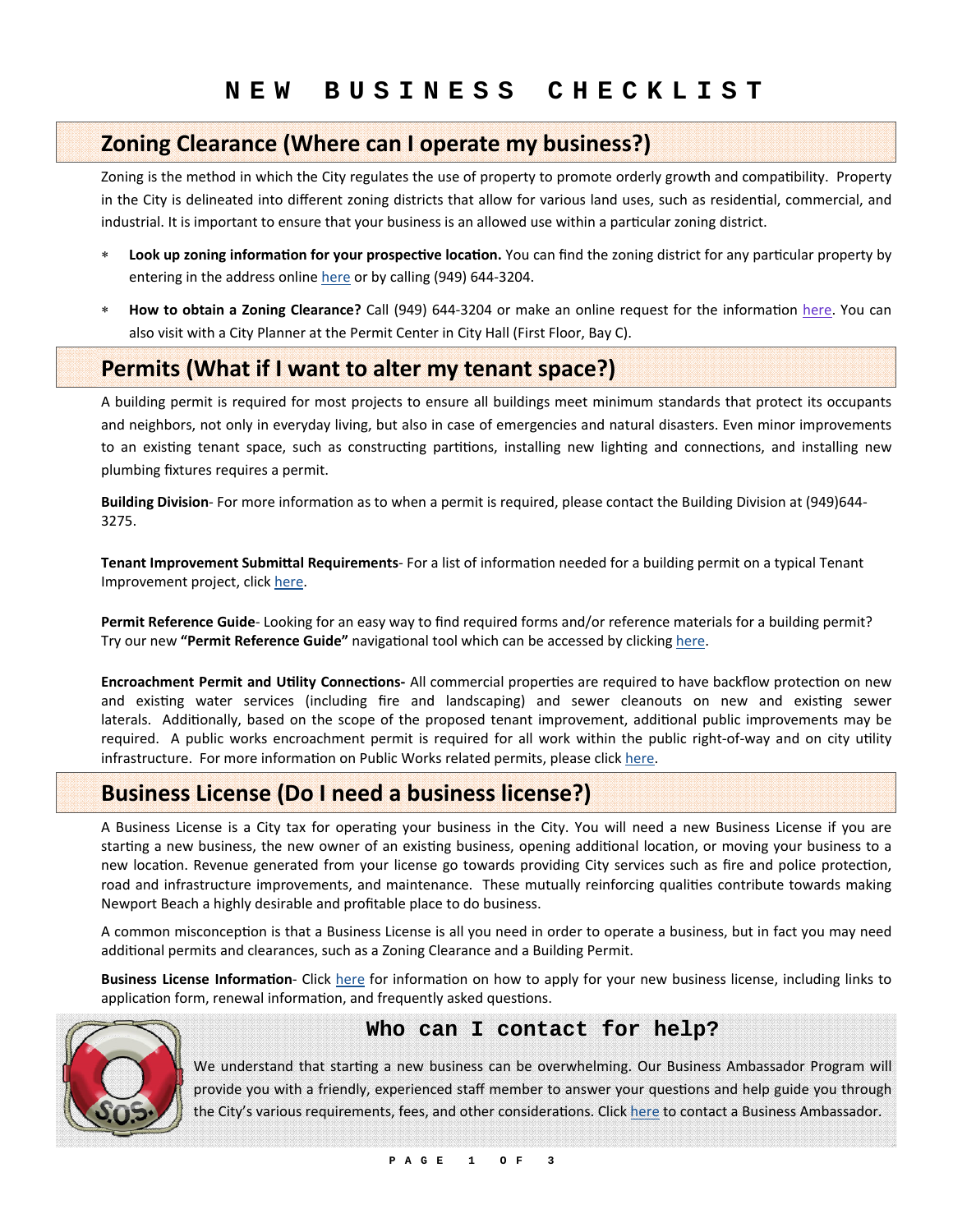### **Signage** (How can I help others identify my business?)

- **Temporary Banner‐**Grand opening, special sales, and other temporary business signage are permissible on a limited basis with the approval of a Temporary Banner Permit. A Temporary Banner Permit may be issued up to four times a year, not to exceed a total of 60 days. Permits are \$39.40 and can be applied for through the Planning Division. The application is available here.
- **Permanent** Sign regulations vary by property. Thus, before you change or add new signs, we recommend you speak to your property manager and a City Planner at (949) 644-3204 to review all of the related sign regulations. Then, if advised, you can apply for a sign permit.

#### **New Business Tools and IncenƟves (How can the City help me?)**

**Bevelopment Review Committee (DRC)<sup>-</sup>** The DRC is a committee comprised of staff members from various City departments involved with the development review process. The purpose of this committee is to provide project proponents with an opportunity to present a project proposal and receive preliminary comments early in the development process and become aware of any potential issues or alternatives available.

Prior to scheduling a meeting with the DRC, it is recommended that the project proponent meet with a City Planner to discuss the proposal and identify the scope of work. When it is determined that project is large scale, complex, and/or may be subject to significant or department specific design requirements, the City Planner will direct the applicant to schedule the DRC meeting.

These informal meetings are held at the City Hall every Thursday, excluding legal holidays, at 9:30 a.m. The deadline for submittal is 12 noon on the Tuesday prior to the meeting date. Applicants are asked to submit an accurate site plan of the proposal and a detailed project description including pertinent information about the project and any special questions they have for the DRC.

For more information or to schedule a DRC meeting, please call (949)644-3204.

- **Business Ambassador Program** We understand starting a new business can be overwhelming, but we are here to help. Our Business Ambassador Program will provide you with a friendly, experienced staff member to answer your questions and help guide you through the City's various requirements, fees, and other considerations. Initiate the connection with your Business Ambassador by clicking here.
- **PACE Programs** Property Assessed Clean Energy (PACE) is a financing tool for energy conservation upgrades. A PACE program may provide your business with an opportunity to save money while making energy conserving upgrades. For more information on the various PACE programs the City participates in, please click here.
- **Balboa Village Commercial Façade Improvement Program ‐** The City of Newport Beach is pleased to announce a newly created grant program for façade enhancements for nonresidential properties within Balboa Village. This is a great opportunity for business and property owners that will generate positive changes for the community. For more information, click here.